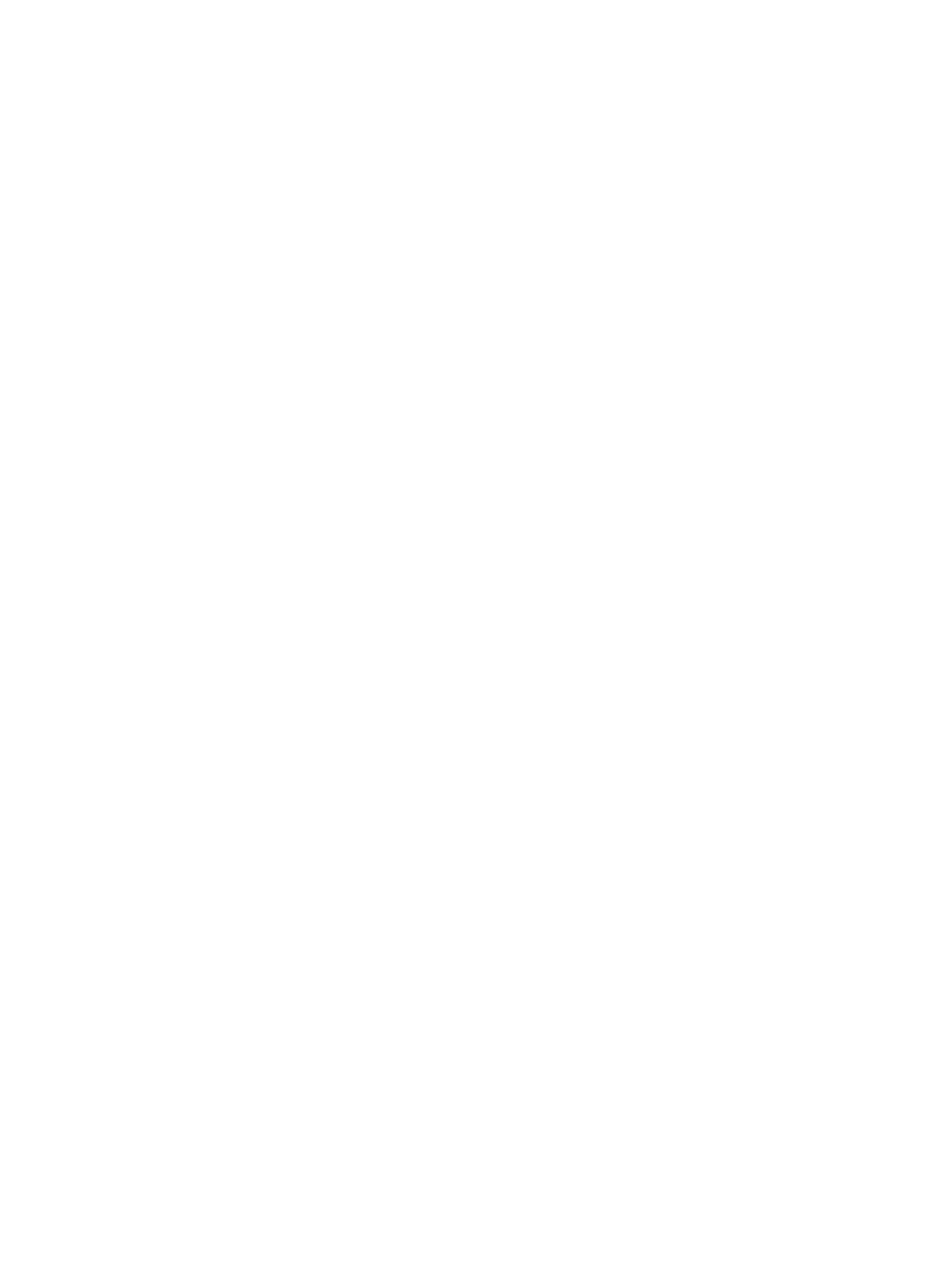# **Communicable Disease Notes**

## **When a Communicable Disease is Suspected**

- Separate the ill child from well children at the facility until the ill child can be taken home.
- Inform parents immediately so that medical advice can be sought.
- Adhere to the exclusion and readmission requirements provided on this chart.
- Observe the appearance and behavior of exposed children and be alert to the onset of disease.
- Pregnant women should avoid contact with individuals suspected of having chickenpox, cytomegalovirus, fifth disease, influenza, measles and rubella. Seek medical advice if exposure occurs.
- In addition to the conditions described in this chart, the following symptoms might indicate an infectious condition; consider excluding or isolating the child:
	- Irritability
	- Difficulty breathing
	- Crying that doesn't stop with the usual comforting
	- Extreme sleepiness
	- Vomiting two or more times in 24 hours
	- Mouth sores

#### **\*Minimizing the Spread of Communicable Disease**

**Handwashing** (http://www.cdc.gov/handwashing/)

- Encourage children and adults to wash their hands frequently, especially before handling or preparing foods and after wiping noses, diapering, using toilets, or handling animals.
- Wash hands with soap and water long enough to sing the "Happy Birthday" song twice.
- Sinks, soap, and disposable towels should be easy for children to use.
- If soap and water are not available, clean hands with gels or wipes with alcohol in them.

### **Diapering**

- Keep handwashing areas near diapering areas.
- Keep diapering and food preparation areas physically separate. Keep both surface areas clean, uncluttered, and dry.
- The same staff member should not change diapers and prepare food.
- Cover diapering surfaces with intact (no cracked or torn) plastic pads.
- If the diapering surface cannot be easily cleaned after each use, use a disposable material such as paper on the changing area and discard the paper after each diaper change.
- Sanitize the diapering surface after each use and at the end of the day.
- Wash hands with soap and water or clean with alcohol-based hand cleaner after diapering.

### **Environmental surfaces and personal items**

- Regularly clean and sanitize all food service utensils, toys, and other items used by children.
- Discourage the use of stuffed toys or other toys that cannot be easily sanitized.
- Discourage children and adults from sharing items such as combs, brushes, jackets, and hats.
- Maintain a separate container to store clothing and other personal items.
- Keep changes of clothing on hand and store soiled items in a non-absorbent container that can be sanitized or discarded after use.
- Provide a separate sleeping area and bedding for each child, and wash bedding frequently.

### **Respiratory Hygiene and Cough Etiquette** (http://www.cdc.gov/flu/protect/covercough.htm)

- Provide facial tissue throughout the facility. (link to cough etiquette)
- Cover mouth and nose with a tissue when coughing or sneezing.
- If tissue is not available, cough or sneeze into upper sleeve, not hands.
- Put used tissue in the waste basket.
- Wash hands with soap and water or clean with alcohol-based hand cleaner after coughing or sneezing.

### **Standard Precautions**